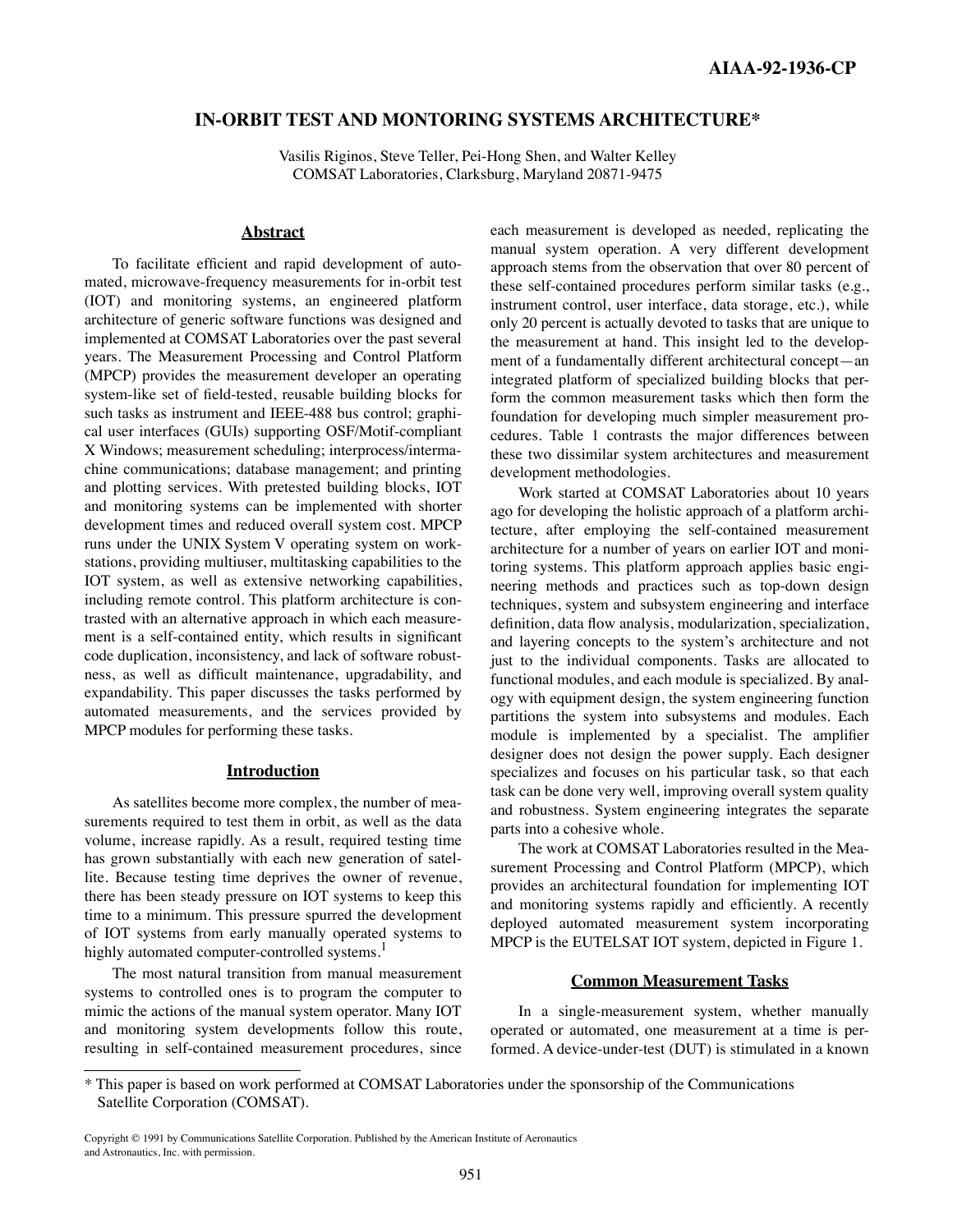manner, and its response is measured. In a multiplemeasurement system, multiple measurements can be performed at the same time. In addition, some control can be exerted on the DUT such as setting parameters. For an IOT facility, the DUT is a communications spacecraft in geosynchronous orbit. In a manual system, the operator controls the instruments, and records and processes the measurement data. In an automated system, the computer controls the instruments, and the operator becomes a user who interacts with the computer rather than turning knobs and pressing buttons on instruments. The computer is much faster and

| <b>Table 1: Comparison of Measurement Approaches</b> |  |  |
|------------------------------------------------------|--|--|
|------------------------------------------------------|--|--|

| <b>Feature</b>           | <b>Self-Contained</b> | <b>Platform</b> |
|--------------------------|-----------------------|-----------------|
| Design Effort            |                       |                 |
| System                   | Very Light            | Very Heavy      |
| <b>First Measurement</b> | Heavy                 | Heavy           |
| Next Measurement         | Heavy                 | Light           |
| Development Effort       |                       |                 |
| System                   | Very Light            | Heavy           |
| <b>First Measurement</b> | Moderate              | Moderate        |
| <b>Next Measurement</b>  | Moderate              | Light           |
| Life Cycle               |                       |                 |
| Maintenance              | Difficult             | Easy            |
| Expandability            | Moderate              | Easy            |
| Portability              | Difficult             | Moderate        |
| Evolution                | Difficult             | Easy            |
| Quality                  |                       |                 |
| Methodology              | Ad Hoc                | Engineering     |
| Robustness               | Low                   | High            |
| Consistency              | Low                   | High            |
| Capability               |                       |                 |
| Remote Control           | Very Hard             | Moderate        |
| Networking               | Very Hard             | Moderate        |
| Concurrent Meas.         | Very Hard             | Moderate        |
| Distributed Syst         | Very Hard             | Moderate        |
| User Changes*            | Hard                  | Easy            |

\* Ease of changing plot and print formats

more precise than a human operator, resulting in repeatable measurements. The system is easier to use and can be operated by a less skilled user because more of the intelligence resides in the computer's software.

As satellites became more complex, later IOT systems were used by two distinct groups of users: a technician-level person skilled in standard earth station operations, and the specialized spacecraft expert.With two distinct user groups, other interface requirements were introduced: simplicity of operation for the earth station technician, and flexibility of measurement control for the spacecraft expert investigating an anomaly or conducting in-orbit tests.<sup>1</sup>

The computer-controlled measurement performs instrument control, user interaction, and data processing consisting of manipulation, storage and retrieval, and presentation. In addition, the measurement architecture determines the structure and characteristics of the measurements. These tasks are discussed briefly in the following paragraphs.

## Instrument Control

All measurements, whether performed manually or automatically, require instrument control, which is provided by the skilled operator in a manually-operated system. The operator sets up the instruments, monitors the instruments while the measurement is being performed, checks the results for integrity and validity, and responds to abnormal and unexpected situations. In a manual system, the skilled operator can discard erroneous or flawed data or repeat a flawed measurement.

In a computer-controlled system, these tasks are performed by the computer. The computer physically interfaces to the instrument, handles exceptions, and ensures data integrity and validity of instrument-supplied data. Instrument control occurs via the IEEE-488 bus, RS-232, or some other interface mechanism. Exception handling—the ability of the computer to deal with abnormal or unexpected circumstances that can occur at unpredictable times—is one of the many nontrivial tasks that must be performed in building automated systems.

### The User Interface

A second set of requirements for an automated IOT measurement facility is provision for user interaction. Measurements must provide a unified and consistent user interface, and must address three problems pertaining to the interface: validating user input, minimizing modal operation, and providing suitable feedback to the user.

In an automated single-measurement system, the user no longer directly interacts with the instruments, since these are now under computer control. Rather, the user interacts with the computer system to set up, parameterize, and control a measurement. Because of this shift in the user's role (i.e., no longer an equipment operator), the computer must now han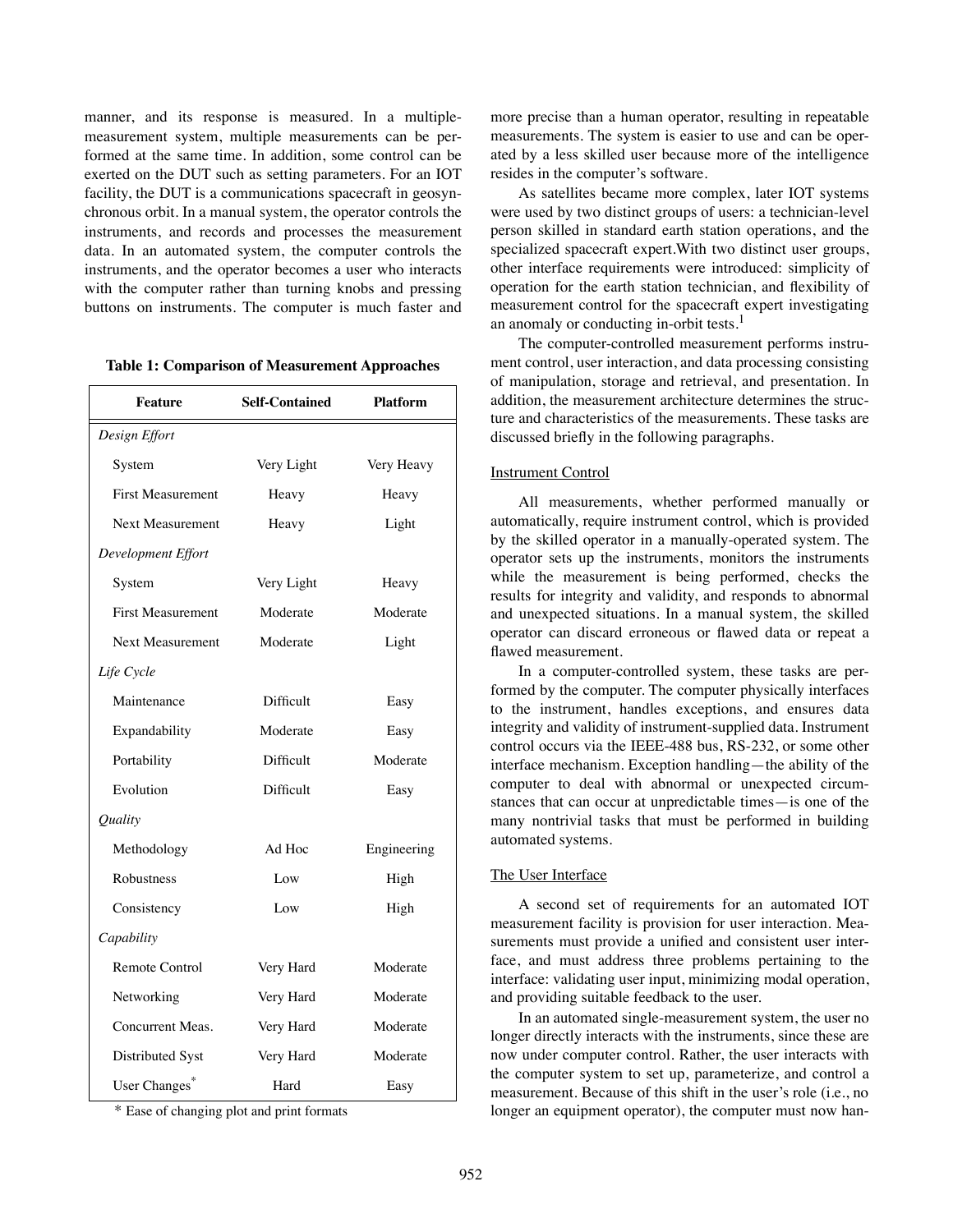dle the additional tasks of interacting with the user. In addition, there are now two user categories, as stated earlier. For both user types, the computer must check the user's input for validity. For example, the user interface should detect erroneous input data that is out of range or of the wrong type (e.g., alphabetic input when the expected input is numeric).

Second, the user interface should minimize modal behavior. The user should be minimally restricted in the actions that can be performed at any given time. The user should be in control of the measurement, not the measurement in control of the user. Maintaining user control is achieved by minimizing modal behavior of the user interface.

Since the user no longer interacts directly with the instruments as in the manually operated system, the automated system must now provide the user with feedback on the progress and status of the measurement. This feedback is especially critical when the user, by setting up a measurement that transmits a signal to the spacecraft, may accidentally interfere with traffic. The user must be able to abort the measurement if necessary, (e.g., if the test is interfering with traffic or the antenna is pointing in the wrong direction). The automated system, while relieving the user of tedious instrument control tasks, must enable the user to remain in control of the measurement situation. These user interface requirements complicate the design and implementation of automated test systems.

# Data Processing Requirements

A third set of requirements for a simple, singlemeasurement automated system relates to data processing. In a manually operated system, the operator records and stores the data (usually in a notebook), and then processes the data into useful form by manually constructing plots and tables a labor-intensive, tedious, and time-consuming process. Because of the tedium, only necessary plots are constructed, restricting creative analysis and presentation of the measurement data.

Data processing in the automated system involves three activities: manipulation, storage and retrieval, and presentation. Raw data may require additional manipulation, such as computations, averaging of several data sets, statistical analysis, and digital filtering. Second, the raw and processed data must be conveniently stored and retrieved from a database. The final output is information presented in a useful and comprehensible form to the people who use it to make decisions. The processed data are usually plotted and/or printed for reports. The automated system should be equipped with a hard disk, a plotter, and a high-quality printer to support these data processing requirements.



**Figure 1.** *EUTELSAT IOT System Installation Uses MPCP Software Components*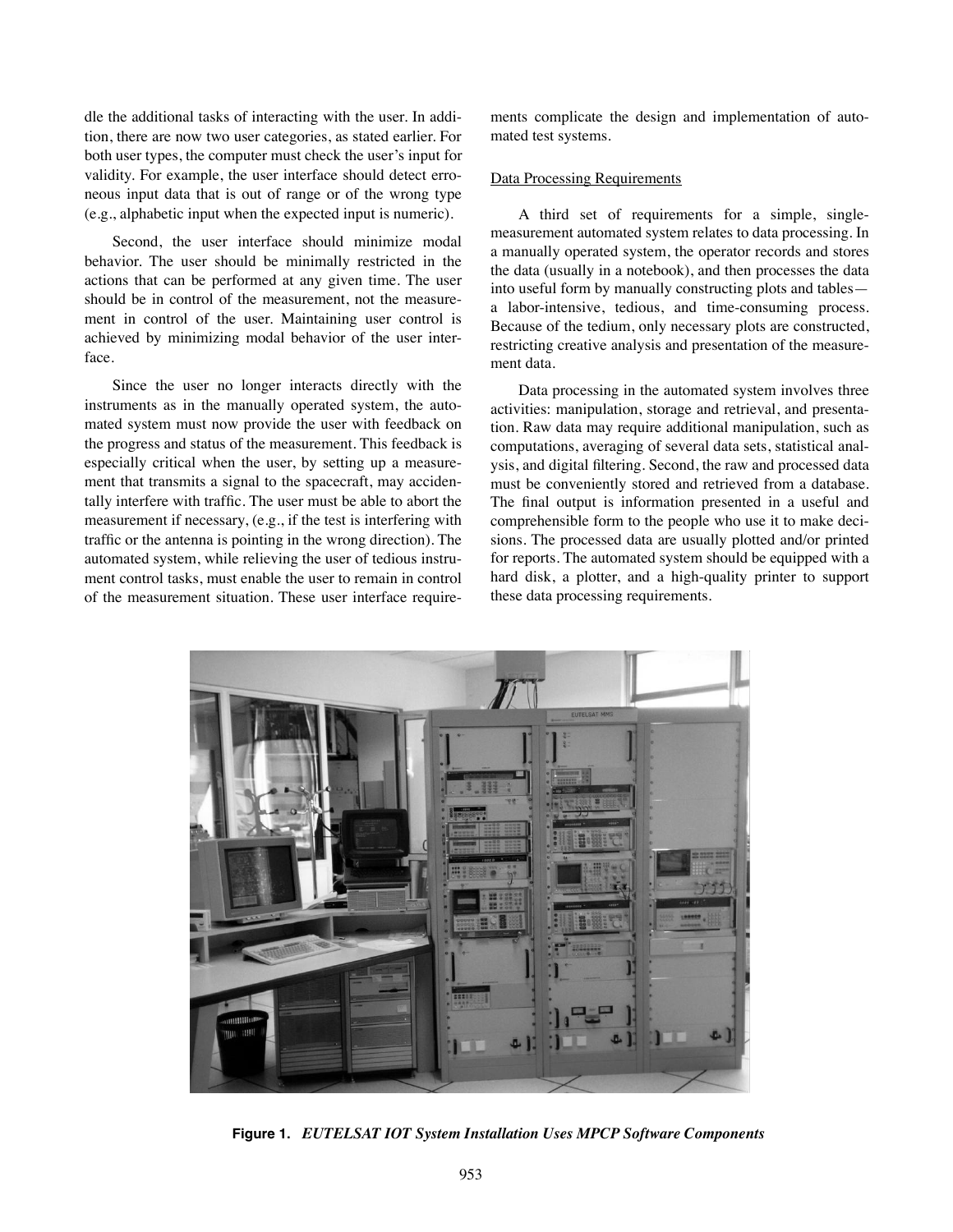### Measurement Architecture

When implementing automated measurements, the architecture of the measurement itself is a critical consideration addressed during the design phase. Many years of experience in designing and implementing a large number of diverse IOT measurements at COMSAT Laboratories led to the realization that the measurements, while different in their specifics, shared many tasks in common.<sup>2,3,4</sup> This insight led to the concept of the desirability of separating common measurement functions from those associated with a specific measurement.All measurements require instrument control, user interaction, and data processing capabilities. These common tasks can be separated from measurement-specific elements. Each task can then be designed and implemented once as a modular unit, centralizing and specializing the function, and avoiding duplication of tasks from one measurement to the next.

 Further, if this architectural separation is done properly during the design phase, the common task implementation offers the potential for *reusability*, not only from one measurement to the next, but from one system to the next. By building and perfecting a set of common building blocks, new systems can be built with a substantially reduced software development load, with its attendant high costs due to labor intensity and lengthy development time. Available software development resources (i.e., time, money, highly skilled labor, equipment, facilities) can then be focused on application-specific measurements, rather than on the supporting infrastructure. This architecture results in systems with shorter overall development time and greater reliability because they incorporate previously tested building blocks. Once conceptualized as an integrated, modular measurement architecture, each module is designed, coded, tested, debugged, integrated, and documented once. Each module can be refined independently without disturbing others.

Other tasks are common across the various measurements. All measurements must alarm the user when certain conditions are encountered. Similarly, instrument control involves many common tasks, independent of the particular instrument. For example, all instrument drivers also handle exceptions from their respective instruments and manage communications with their specific instrument across the IEEE-488 bus interface.

With a large number of common tasks to be performed at both the measurement and instrument control levels, an engineered platform architecture conceptualizes and implements common tasks as modular components separate from the measurement-specific tasks, so as to minimize task duplication and to ensure consistency across measurements. The modular concept is extended to include instrument drivers and IEEE-488 bus management and control. As many instruments may be required in an IOT system, a large number of instrument drivers are required. The instrument driver is a program that controls a specific instrument such as a frequency synthesizer, spectrum analyzer, or power meter. Each instrument driver is implemented as a separate module. With a library of such instrument drivers, a diverse set of measurements can be implemented. Low-level IEEE-488 bus management can be modularized as a set of functions which is independent of any particular instrument driver. Low-level bus functions can then be called by instrument drivers or other programs requiring IEEE-488 bus communications with a device connected to the bus, such as another computer system.

## **Multiple Measurement System**

In response to the growing complexity of communications satellites, multiple, concurrent measurement and network capabilities, including remote access and control, became IOT system requirements or desirable features.<sup>1</sup> A multiple-measurement system can perform multiple measurements for any given time interval rather than just a single measurement. In a multiple-measurement system, many instruments are connected to the computer and can be selected in different combinations to perform different measurements on the DUT at the same time. With the availability of reasonably priced, powerful computers, such as engineering workstations, with better processing and storage capacities than before, a multiple-measurement system can be implemented, providing improved system utilization. However, the multiple-measurement system introduces new requirements for measurement scheduling and equipment sharing, as well as concurrent operation. Networking capabilities add other requirements.

#### Measurement Scheduling

In the single-measurement system, different measurements are performed sequentially with different combinations of instruments stimulating and measuring the DUT. Each measurement ties up the entire system for the duration of the measurement. If simultaneous measurements are desired, scheduling and allocation of hardware resources become important issues. For example, it may be desirable to measure the stability behavior of a spacecraft characteristic (e.g., the local oscillator frequency or e.i.r.p) by measuring it at periodic intervals over some duration of time. If the measurement system is allocated to this one measurement, no other measurements can be performed during the allocated time period. This scheme wastes much of the system's resources and utility because high-cost microwave measurement hardware is tied up for a long time period with possibly lengthy intervals between measurements, when the instruments sit idle. For example, if a particular spacecraft characteristic was to be measured once per hour every day for a week, an unscheduled system would make the instrumentation unavailable to other measurements for a whole week. If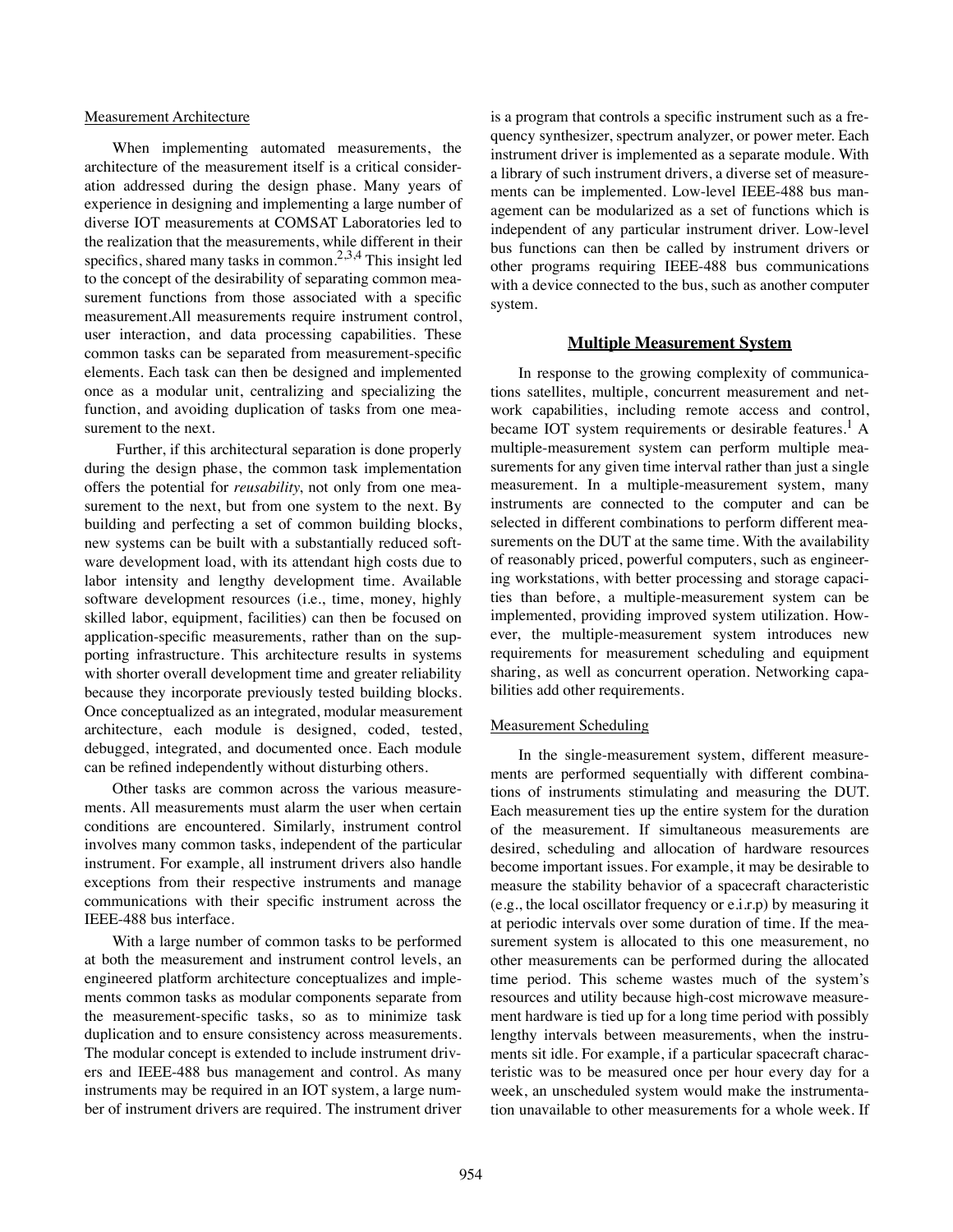the measurement required five minutes each time it was performed, the system would not be utilized 92 percent of the time—a considerable waste of system resources.

This undesirable situation leads to the requirement for measurement scheduling, in which the equipment resources are time-shared among multiple, scheduled measurements. The rationale for a measurement scheduler is analogous to the early days of computing, when job schedulers were developed to increase utilization of expensive computer hardware. Similarly, with a measurement scheduling algorithm, different measurements can be scheduled to have access to the limited hardware, which is typically the constraining factor for performing multiple measurements.

#### Networking and Remote Measurements

Remote control and networked system operation are desirable system features for a number of reasons. First, the spacecraft-under-test may be visible in one part of the world, while the spacecraft testing experts may be located in another part of the world. The time and expense to move the spacecraft experts to another part of the world is a significant obstacle. Even when it is necessary to do so, the expert's ability to perform measurements is time-limited. The quantity of data that can be obtained is restricted, and perhaps the quality of the data may suffer. Under such circumstances, the expert's creativity is restricted.

With suitable networking and software capabilities, the user does not have to be physically colocated with the measurement hardware. A networked system architecture provides the capability for remote control. Because engineering workstations offer extensive networking capabilities, remote control and distributed systems become feasible and desirable in state-of-the-art IOT and monitoring system architectures.

With a suitable network architecture the expert can control a measurement from one location, while the actual measurement is performed elsewhere. By extension, a network of measurement sites can be connected to a central site where the spacecraft experts are located. Data can be collected centrally for database storage, analysis, and presentation. If the expert can conduct measurements from one location without time and space restrictions, creative analysis is enhanced. The scheduler overcomes time constraints, while the wide-area network (WAN) capability overcomes space and geography constraints. The expert can perform tests whenever convenient. Creative insights often occur under such unstressed circumstances. The comparison with computing is between batch processing and interactive processing. When batch processing was dominant, a user submitted a job to the computing center, and a few hours later picked up the output. This slow process curtailed creativity, but it was the best that could be done to maintain high CPU utilization. Later, when interactive systems became more widely available, people were encouraged to "try things" while on-line because the feedback was immediate. Insights were more likely to occur in this less rigid interactive mode than in the batch-oriented systems.

# **Measurement Processing And Control Platform (MPCP)**

Because of increasing satellite complexity and capacity from generation to generation, more demanding requirements are placed on computer-controlled IOT and monitoring systems, as discussed above. At COMSAT Laboratories increasing IOT system complexity led to a fundamental shift in strategy for the system and measurement architecture to accommodate these new requirements. Earlier systems had been implemented in which each measurement was a selfcontained entity, with the limitations previously described. The shift in architectural strategy resulted in the concept of an engineered platform architecture for constructing new measurements in a time-efficient manner, while also providing the value-adding characteristics of modularity, functional specialization, consistency, flexibility, upgradability, and expandability. COMSAT Laboratories' IOT system and measurement architecture is one in which common-function building blocks are separated from the measurement and separately implemented.

The resulting MPCP, developed over a period of several years, is an operating system-like collection of measurement software components designed specifically to facilitate the rapid, efficient implementation and deployment of IOT, monitoring, and other measurement systems. MPCP is built on the UNIX System V operating system and executes in a UNIX-based engineering workstation hardware and networking environment. Figure 2 depicts the platform architecture as an extension of the multiuser, multitasking UNIX operating system.

## MPCP Modules

MPCP consists of a number of core building blocks arranged in hiearchical layers, forming a "platform" on which automated IOT systems can be built (see Figure 2.). The building blocks communicate through well-defined interface protocols. Modules lower in the structure are closer to the hardware and provide services to upper layer modules.

The Datapool, Alarm Handler, and Scheduler modules execute as independent UNIX processes. These processes communicate with each other and with other processes, such as measurements, via mail messages packaged and delivered by the MPCP Mail Subsystem. The Mail Subsystem, a critical component of MPCP, provides interprocess communications between processes residing on the same or *different* machines connected via a local area network (LAN), and will be discussed later in this paper in the context of a distributed processing environment and system architecture.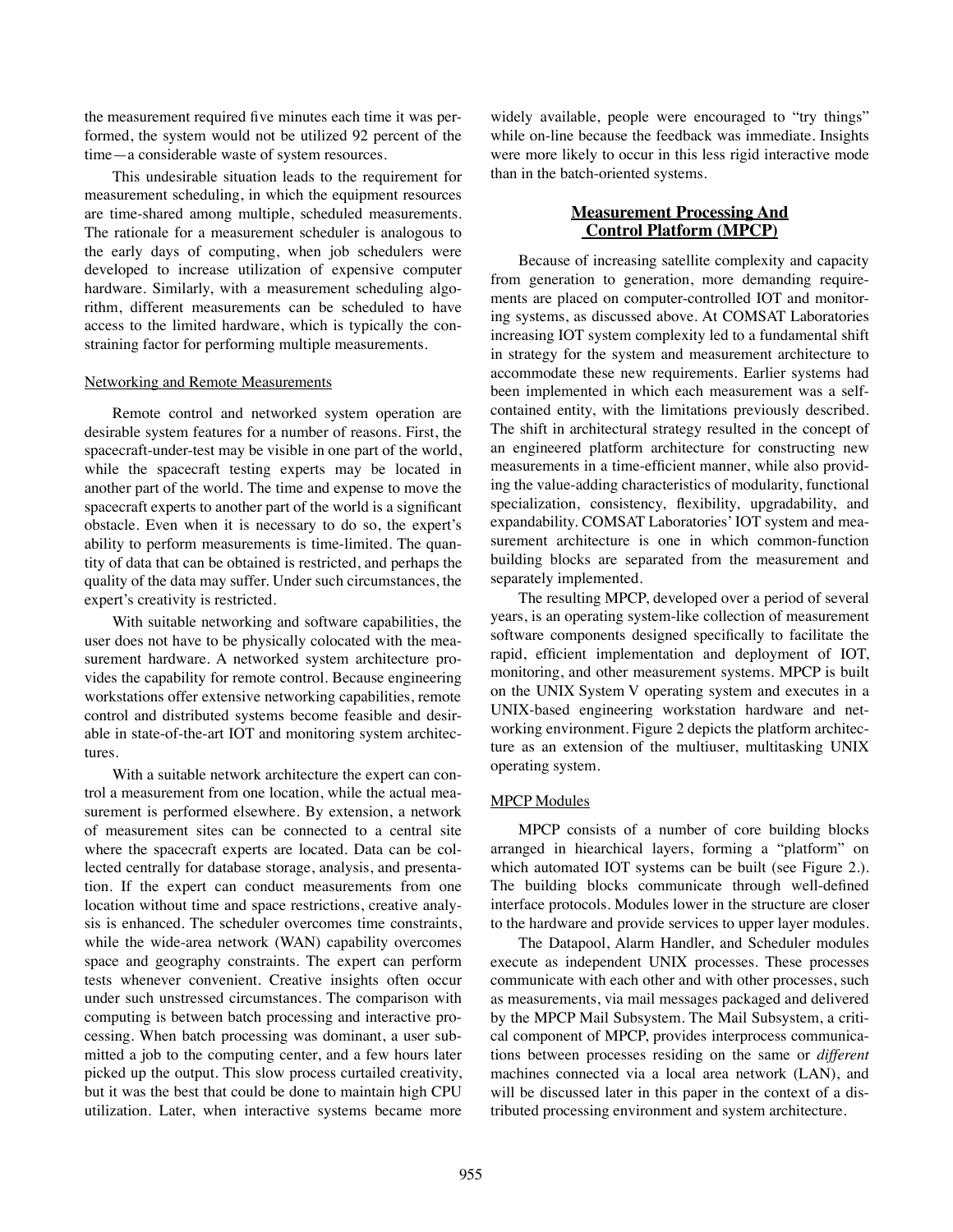The MPCP Datapool is a central repository of the measurement system's shared information and common data resources. It provides a pool of shared data for multiple processes residing on the same or different machines spread throughout the measurement system network.

The MPCP Alarm Handler centrally manages alarms that occur throughout the system. The MPCP Alarm Handler is notified, via mail, of alarm conditions detected by other measurement system processes, and displays the alarm or alarms to the user. Alarm messages are tailored to the individual measurement system processes, and can be easily customized to the specific requirements of a particular system implementation.

The MPCP Scheduler schedules measurements and makes available hardware and equipment resources to requesting measurements on a first-come, first-served basis. The Scheduler is discussed in more detail at a later point in this paper within the context of the multiple, concurrent measurement system.

The MPCP Instrument Drivers Library contains a set of instrument drivers for a variety of measurement equipment. Each driver performs high-level instrument command and control via the IEEE-488 bus to the respective instrument. Drivers have been implemented for spectrum analyzers; frequency, phase, and modulation measurement instruments; frequency and waveform synthesizers; power and voltage measurement instruments; RF switch control; and data acquisition units. With the existing large base of instrument drivers in the MPCP Instrument Library, new instrument drivers can be added relatively easily by copying and modifying an existing driver.

Service providers such as the instrument drivers, mail system, and database services are supported by several lower level services: an Input Handler, IEEE-488 bus control functions, standardized data formatting and handling, and user interface supporting services.

The Input Handler is an event handler dispatcher that functions as a kernel for MPCP, providing system I/O services to the other MPCP modules. When an event occurs (e.g., a mouse movement, mouse button click, or a key pressing from the keyboard), the Input Handler performs the required input and/or output operation by making the appropriate system calls to the UNIX operating system. The Input Handler allows I/O to be handled in a central module and in a consistent manner across all MPCP modules.

The functions in the linkable IEEE-488 library serve as the interface between MPCP modules, such as instrument drivers, and the I/O transactions on the IEEE-488 bus. Some services that can be called by the client program, such as an instrument driver, include writing a command string to the



**MPCP** 

**Figure 2.** *Measurement Processing and Control Platform Provides Tested Building Blocks*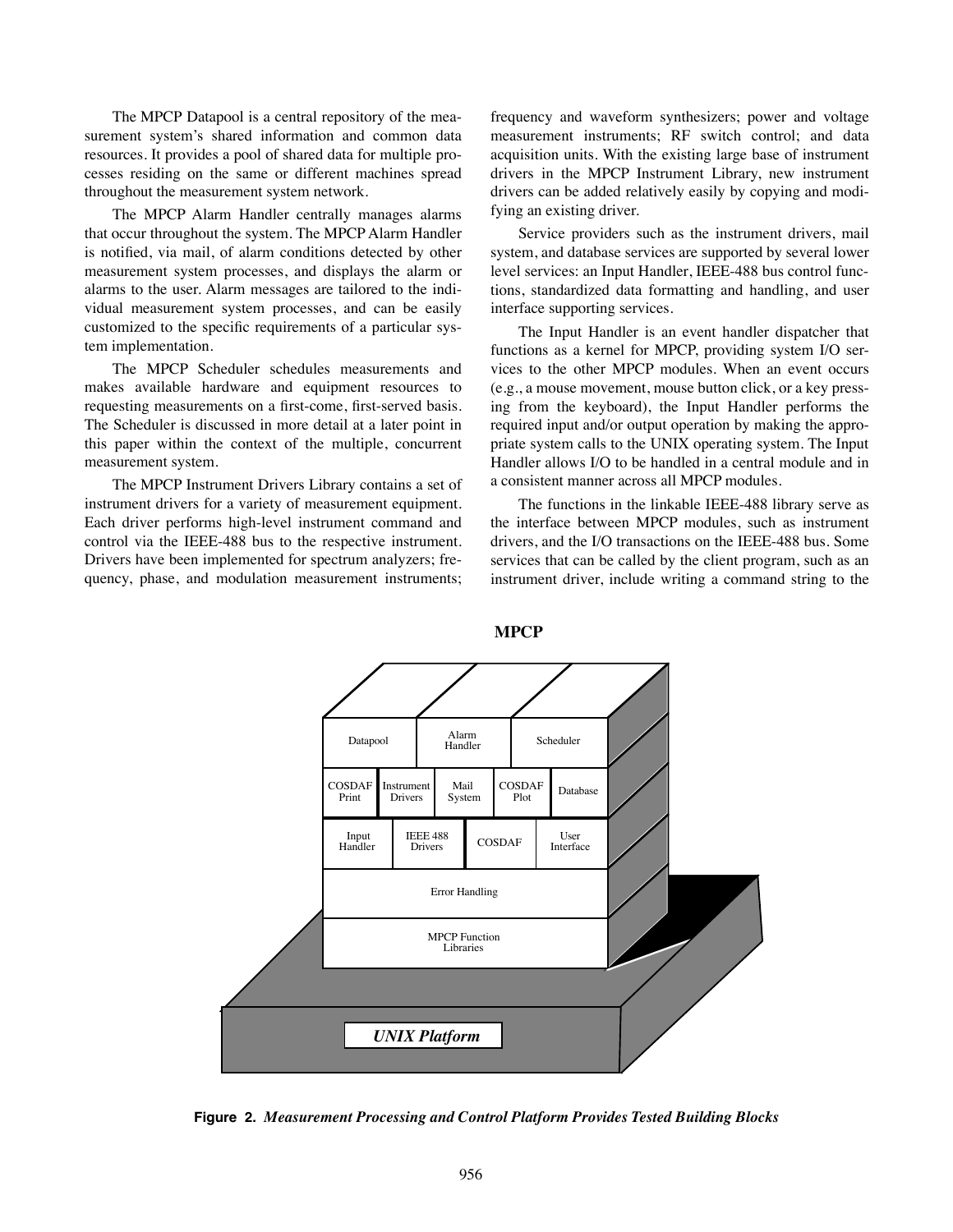instrument; reading response strings from an instrument; addressing the instrument to talk or listen; and performing a serial poll to the instrument or device.

An error handling building block implements a set of functions for handling errors and exceptions in a consistent and unified manner throughout the system. When an error is encountered, each module in the execution path, from the highest level to the lowest, writes its part of a concatenated error message onto a stack. The concatenated error message is recorded in an error log file and displayed, providing the user a detailed description of the circumstances of an error. This stacked error message concept considerably aids troubleshooting, since each error message records the chain of circumstances and events leading to an error.

The lowest level of the MPCP architecture is a collection of linkable libraries. When building automated test systems such as IOT facilities, certain tasks are encountered repeatedly. To eliminate repeated reprogramming of these basic tasks, they are gathered into libraries of object code functions that can be linked into application programs, such as measurement programs, and reused between applications. The MPCP libraries fall into three categories: measurement support utilities, mathematical and statistical functions commonly encountered in IOT systems, and general-purpose system utilities. They provide a large number of logically grouped low-level services.

The MPCP Measurement Support Library contains utility functions commonly required when implementing IOT measurements. It includes functions for such tasks as calculating spacecraft e.i.r.p., input flux, path loss, range to spacecraft, spacecraft gain, spreading factor, Doppler shift, subsatellite point, and other similar functions.

The MPCP Math Library contains mathematical functions applicable to IOT measurement systems such as trigonometric functions; linear regression; statistical parameter determination such as mean and standard deviation of a data set; minimum-maximum determination; numerical integration; decibel calculations and conversions to linear form; and interpolation.

The MPCP Utility Library includes routinely required functions such as compass calculations and transformations, calendar manipulations, list and string processing functions, and date and time manipulations.

The MPCP Measurement-User Interface (MUI) (not shown in Figure 2) supports the implementation of GUIs that are separate from the actual measurement process. An MUI is provided for each measurement, giving the user a userfriendly, graphically oriented, X Window-based interface mechanism for configuring a measurement, as well as system control functions. The user inputs measurement parameters with a mouse and keyboard while viewing windows on the display. Because the measurement process is separate from the MUI, the user can schedule a measurement to be run at a later time. The MUI communicates the measurement parameters and setup information to the Scheduler via mail messages delivered by the Mail Subsystem. When initially displayed, the MUI fills in the window with default values, which the user can edit using the mouse and keyboard. The MUI checks the user's keyboard input for range and type entry errors and performs consistency checks on the entered parameters. The MPCP Measurement-User Interface is implemented with Open Software Foundation's OSF/Motif GUI toolkit and conforms to OSF/Motif style guidelines.

The GUI uses a pointing methodology in which the user moves an on-screen pointer with a mouse to a desired action or selection on the display, and then selects it by pressing a button on the mouse. This type of interface is highly visual and intuitive, rather than character-based. It allows the user to "point" to the desired item rather than having to accurately remember and type in commands, such as required in "command-line" user interfaces typified by the earlier IBM PC and older mainframe environments. Figure 3 shows an example of an X-Window, OSF/Motif-compliant user interface window.

The graphically based user interface is easy to use, even by inexperienced operators, as well as being easy to remember because the user does not have to remember esoteric command sequences and codes. At the same time, this newer style of user interface is designed to accommodate the more experienced user's need for operational flexibility and power. The interface communicates to the user in the terminology and nomenclature of the specific application, so that the user is confronted with an immediately familiar working environment.

A particular application of GUI technology is the MPCP System Mimic Panel, a capability that schematically mimics and displays in a window the status and configuration of an earth station, and can provide station control from the window if appropriate hardware connections are installed. The System Mimic Panel is shown in Figure 4.

The System Mimic Panel displays the operational status of switches, instruments, and other station equipment. It can display the current signal path through the station. With appropriate hardware connections and by using the mouse to click on a displayed switch, the user can control the position of the switch hardware. The MPCP System Mimic Panel is a general-purpose capability that can be readily adapted to display and control the configuration of any specific station.

The GUI technology, being adopted by increasing numbers of computer manufacturers and software applications developers, is the result of over 30 years of intensive research and development activity by many individuals and organizations, and has been driven by the persistent and expanding need to create more effective, human-oriented man-machine interfaces.<sup>5</sup>

The MPCP Database Services subsystem (refer to Figure 2.) stores all raw measurement data taken by the measurement system and allows subsequent searching to retrieve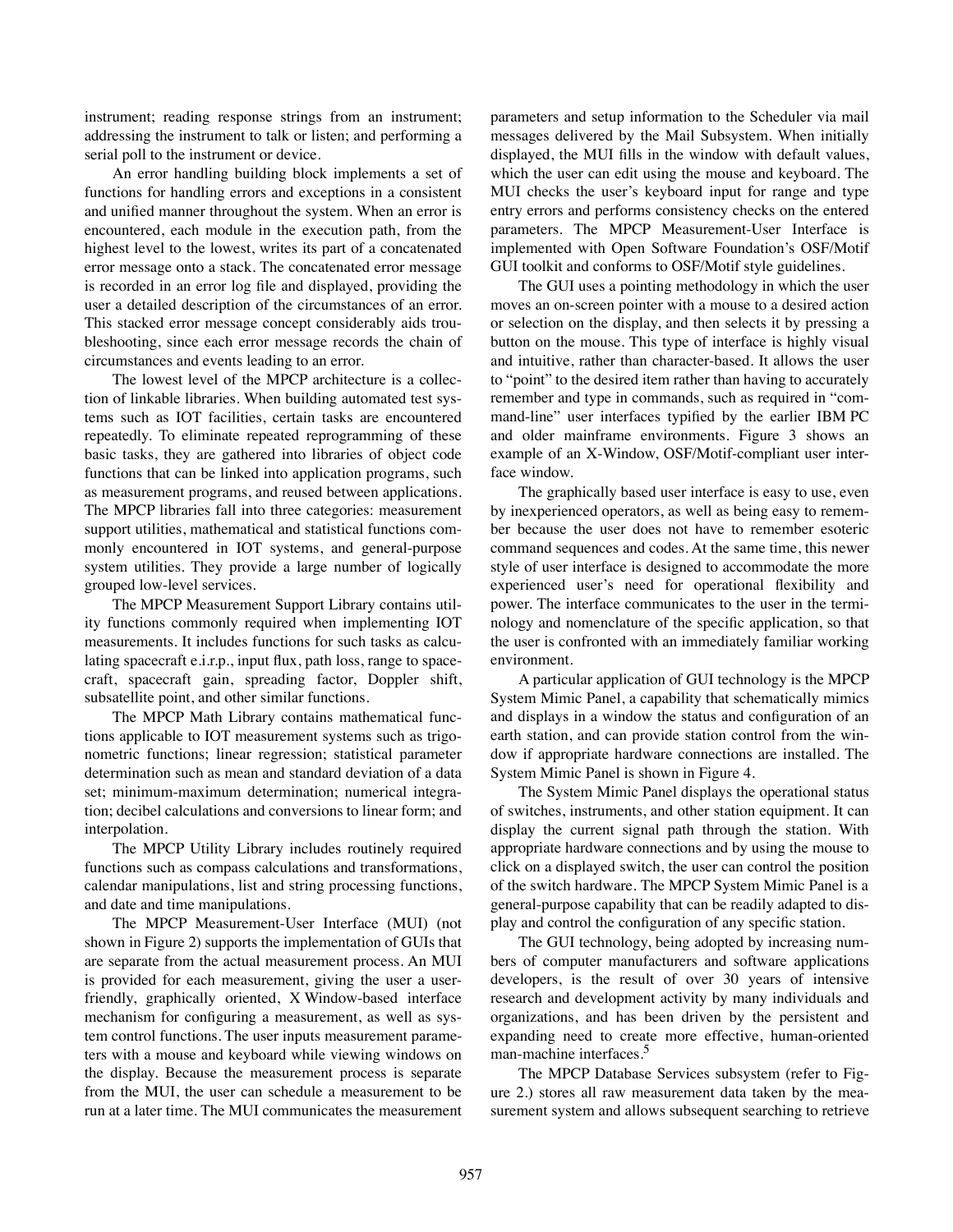measurement data. File management has been standardized and centralized, and is implemented in the COMSAT Standard Data Format (COSDAF) module, shown in Figure 2. COSDAF provides standardized storage and retrieval functions for measurement data and static text files. Spacecraft configuration files, frequency plans, and earth station antenna gain and calibration information are stored as static text files. Measurement data and text files are stored with ASCII characters in a standardized format, permitting easy editing and importing into other programs.

Since all measurements require printing and plotting services, these tasks are implemented as a separate set of services provided by MPCP. Format and style are generalized and stored in "style" files, with each measurement type having its own customized style file. By using editable style files, the actual print and plot device drivers are implemented as generic modules. Flexibility is maintained by implementing data-driven drivers that read the style files for specific prints and plots. The style and appearance can be changed by simply editing the style file, not the device driver.

MPCP Plotting Services performs post-measurement plotting of measurement data, as well as concurrent plotting on the display for some measurements as they are running. Many different types of data plots to either soft (i.e., CRT displays) or hardcopy devices are supported for both realtime measurement plotting and post-measurement data analysis.

The MPCP Interactive Plotting Package (not shown in Figure 2) provides an interactive mechanism for manipulating and editing measurement data, enabling creative, flexible data analysis and presentation. The MPCP Interactive Plotting Package allows the user to perform extensive post-measurement data analysis and provides a general-purpose capability to prepare finished, report-quality plots and graphs. The data on a plot can be manipulated and edited in various ways: points can be cut and pasted; scales, axes, and labels can be changed; graphs or points can be annotated and/or marked. The plot can be zoomed in or out. New data points can be added via the keyboard, mouse, and/or from existing files. The data from one or more files can be plotted on the same graph as the data from another file. Various data



**Figure 3.** *Graphically-Based User Interface Window Provides Fill-in-the-Blank Format*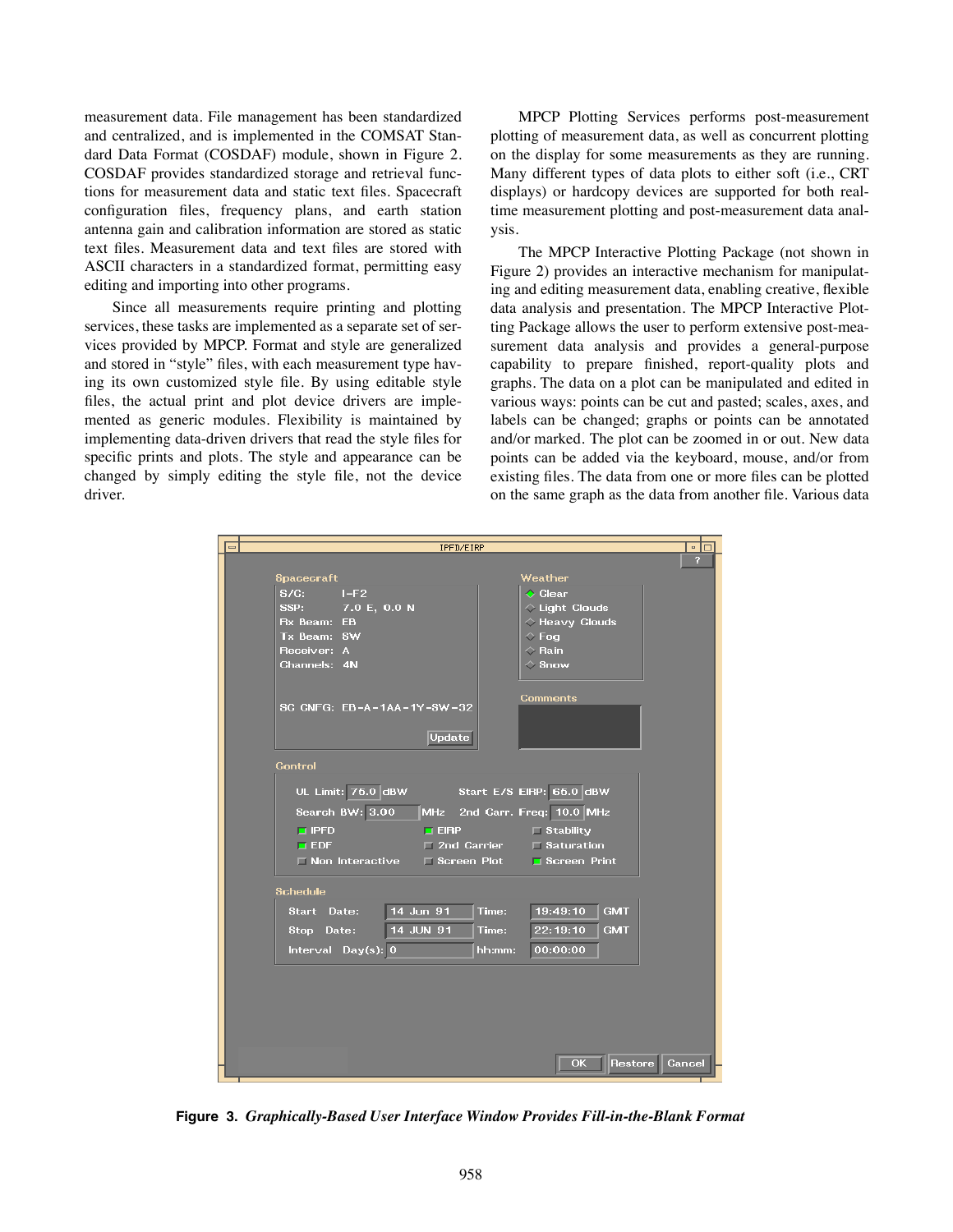transformations are supported: two or more traces can be merged or summed. Or, one can be subtracted from the other (e.g., a calibration file is subtracted from a measurement file, or one measurement trace is subtracted another). Finished plots can be stored and retrieved.

MPCP Printing Services supports printing to both soft (i.e., CRT displays) and hardcopy devices. Printouts are generated automatically at the conclusion of a measurement and as a result of a user request.

#### Multiple Concurrent Measurements Supported

The typical IOT and/or monitoring system installation requires a considerable investment in expensive, highquality microwave measurement equipment and ancillary hardware. Therefore, it is highly desirable to maintain a high percentage of utilization of the equipment. This can be achieved by implementing a system that supports equipment sharing via scheduling and multiple, concurrent measurement operation.

A principal building block in the MPCP is a first-come first-served measurement Scheduler that can schedule unattended, noninteractive measurements (i.e., without a user in attendance). The MPCP Scheduler is an independent UNIX process that runs continuously to manage and queue all job requests from users and to start jobs at appropriate times. It is responsible for sharing and allocating resources such as measurement hardware; handling Remote/Local control settings of instrumentation; and providing the means for a user to determine the status of a job that is running in the background, such as an unattended stability measurement. Whenever the UNIX operating system is running, the Scheduler program executes in background mode, accepting requests for jobs and resources. Jobs are run based on the requested time and date and the availability of limited resources, usually the measurement and earth station equipment. The Scheduler resolves conflicts of measurements scheduled for the same time on a first-come first-served basis, although priority-driven scheduling or other scheduling algorithms can also be implemented. Since the Scheduler can launch jobs that perform unattended measurements, it permits measurements to be made during low-usage hours, thus increasing the system's overall utilization.

In addition to measurement scheduling, a second desirable feature in the multiple-measurement system is concurrent operation. In an IOT facility, measurement hardware is typically the limiting resource. However, if this not the case, there is no reason the system should not be able to carry out two or more measurements concurrently. For example, if one measurement requires the use of one of two up-link synthesizers and the spectrum analyzer, while a second measurement requires the use of the other up-link synthesizer and a phase noise test set, the system should be able to support both measurements concurrently. Concurrent operation increases overall utilization of the system when hardware availability is not the limiting constraint. This capability is important because it is highly desirable to minimize the



**Figure 4.** *MPCP System Mimic Panel Shows Station Configuration And Status*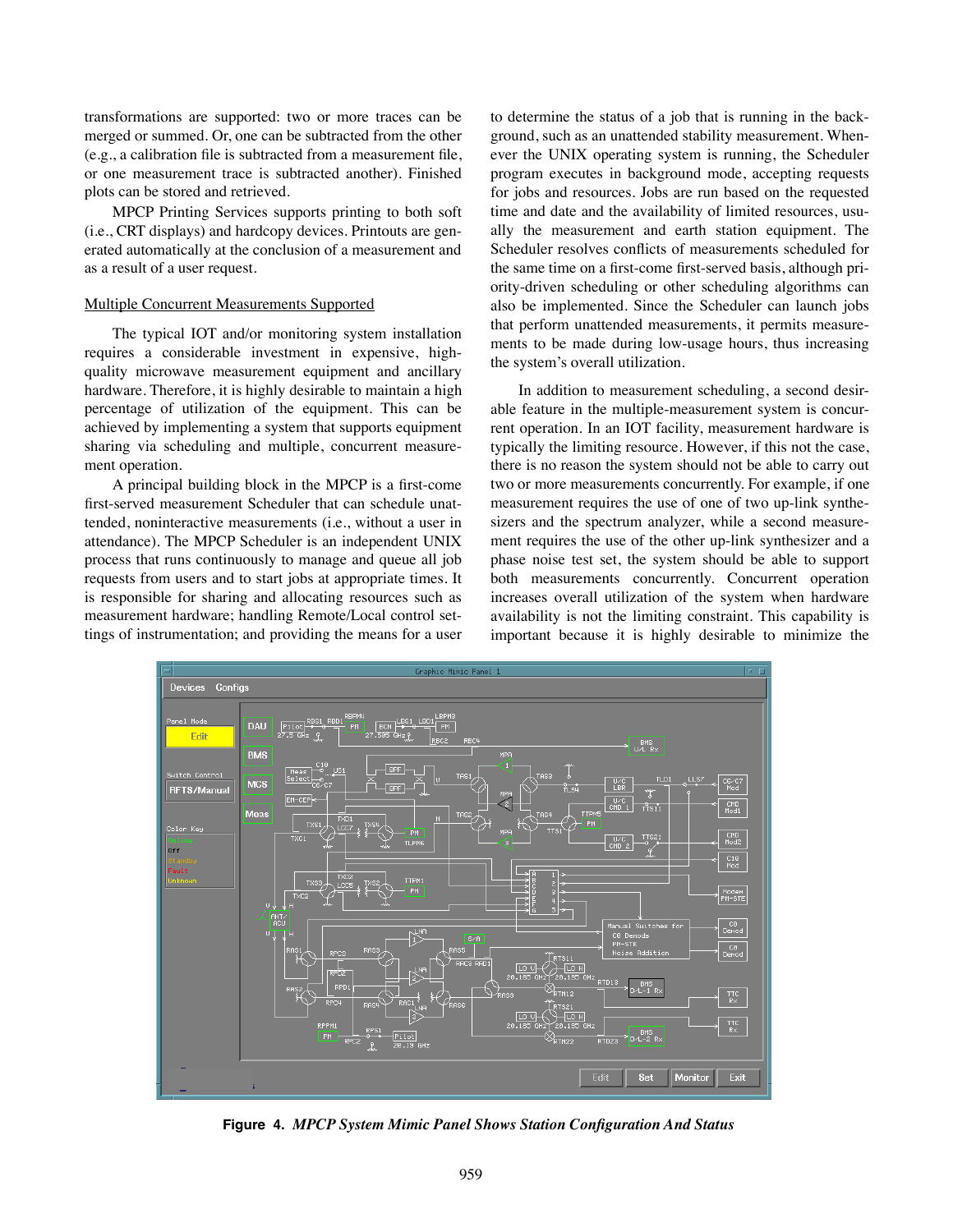overall testing time during an IOT acceptance test and during anomaly investigation. Testing time on a new spacecraft is expensive because the spacecraft is in non-revenuegenerating mode for its owner, who desires an operational spacecraft as soon as possible after the launch.<sup>1</sup>

### Distributed Processing and Networked Architecture

With the availability of networking technology, distributed IOT system architectures can be implemented. Figure 5 illustrates COMSAT Laboratories' network architecture for automated IOT and monitoring systems.

Multiple processors and other networks can be connected to create a distributed system architecture, providing several benefits to the user organization. The processing load can be distributed to different computers, easing the computational load on any one machine, while also providing costeffective redundancy. System resources such as additional measurement instruments, processing capability, disk storage capacity, peripherals, and communications hardware can be added incrementally and only when needed. Expensive peripherals such as laser printers and plotters can be shared among many users. Remote control can be provided over a WAN or dedicated data link using a suitable internet router and modem combination. By adding system resources incrementally and only when required, capital investment can be better managed during the system's life cycle. Advances in technology can be accommodated as newer, better, and faster displays, central processing units, memory, disc storage, printers, plotters, and communications devices become available. The user organization is not locked in and held captive to aging technology.

A key requirement for implementing a distributed system architecture is the ability of separate processes to communicate with one another when the processes reside on the same or *different* workstations connected over one or more networks. The MPCP Mail Subsystem provides interprocess/ inter*machine* mail communications capability for message exchange between such processes as the measurement-user interface, the Scheduler, the Datapool, and the measurement in order to accomplish hardware sharing, data sharing, coordinated job scheduling, and job canceling.

The interprocess/intermachine capability of MPCP Mail Subsystem also provides the measurement system with the remote access, control, and communications capabilities required to support multi-station and remote system opera-



**Figure 5.** *Network Architecture Permits Remote Access And Control Of Measurement Hardware*